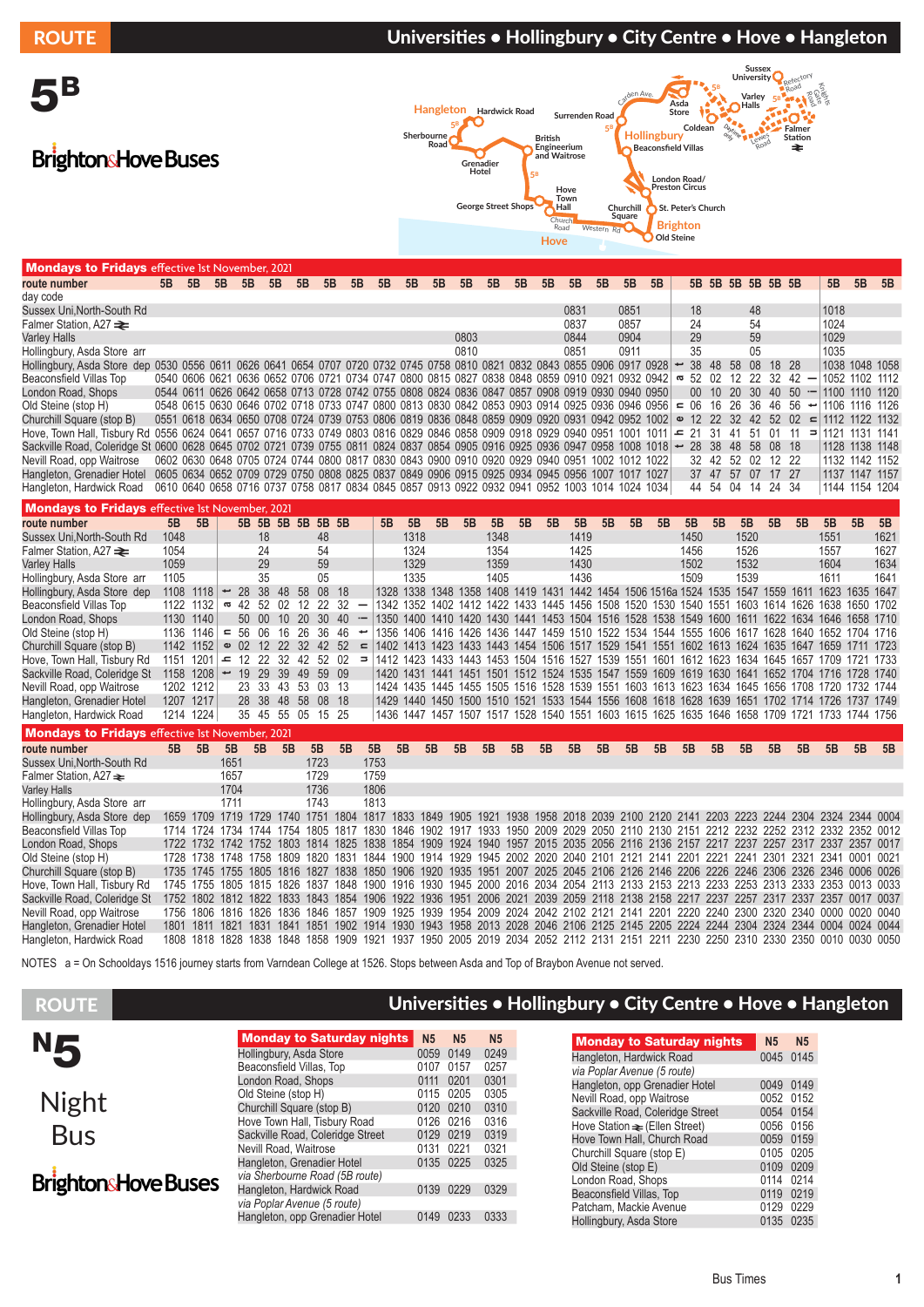## Hangleton • Hove • City Centre • Hollingbury • Universities ROUTE



| <b>Mondays to Fridays</b> effective 1st November, 2021 |    |                |                                                                                           |    |    |      |           |      |           |                     |     |      |                               |    |                     |                |           |          |          |       |      |     |     |                   |      |                          |           |    |
|--------------------------------------------------------|----|----------------|-------------------------------------------------------------------------------------------|----|----|------|-----------|------|-----------|---------------------|-----|------|-------------------------------|----|---------------------|----------------|-----------|----------|----------|-------|------|-----|-----|-------------------|------|--------------------------|-----------|----|
| route number                                           | 5B | 5B             | 5B                                                                                        | 5B | 5B | 5B   | 5B        | 5B   | 5B        | 5B                  | 5B  | 5B   | 5B                            | 5B | 5B                  | 5B             | 5B        | 5B       |          |       |      |     |     | 5B 5B 5B 5B 5B 5B |      |                          | 5B        | 5B |
|                                                        |    |                |                                                                                           |    |    |      |           |      |           |                     |     |      |                               |    |                     |                |           |          |          |       |      |     |     |                   |      |                          |           |    |
| Hangleton, Hardwick Road                               |    |                | 0503 0533 0558 0623 0638 0653 0707 0721 0734 0746 0759 0811 0823 0835 0850 0902 0913 0924 |    |    |      |           |      |           |                     |     |      |                               |    |                     |                |           |          |          | 34 44 |      | -54 | 04  | 14 24             |      |                          | 1233 1243 |    |
| Hangleton, opp Grenadier Hotel                         |    |                | 0509 0539 0604 0629 0644 0659 0713 0728 0742 0754 0807 0819 0831 0843 0858 0909 0920 0930 |    |    |      |           |      |           |                     |     |      |                               |    |                     |                |           |          |          | 40 50 |      | -00 | 10  | 20 30             |      |                          | 1239 1249 |    |
| Nevill Road, Waitrose                                  |    |                | 0513 0543 0609 0634 0649 0705 0719 0734 0749 0801 0815 0827 0839 0851                     |    |    |      |           |      |           |                     |     |      |                               |    | 0906 0916 0927 0937 |                |           |          |          | 46 56 |      | 06  | 16  | 26 36             |      |                          | 1245 1255 |    |
| Sackville Rd, Coleridge Street                         |    |                | 0515 0545 0611 0637 0652 0708 0722 0738 0753 0806 0820 0833 0845 0857 0911                |    |    |      |           |      |           |                     |     |      |                               |    |                     | 0921           | 0932 0942 |          |          | 51 01 |      |     | -21 | 31 41             |      |                          | 1250 1300 |    |
| Hove Station $\equiv$ (Ellen Street)                   |    |                | 0516 0546 0612 0638 0653 0710 0724                                                        |    |    |      |           |      |           |                     |     |      |                               |    |                     |                |           |          |          |       |      |     |     |                   |      |                          |           |    |
| Hove, Town Hall, Church Road                           |    |                | 0520 0550 0616 0642 0657 0714 0728 0745 0800 0813 0828 0841                               |    |    |      |           |      |           |                     |     |      | 0853 0905 0918 0928 0938 0948 |    |                     |                |           |          | $\sigma$ | -57   | - 07 |     | -27 | 37                | -47  | $\overline{\phantom{0}}$ | 1256 1306 |    |
| Churchill Square (stop E)                              |    |                | 0526 0556 0622 0649 0704 0721 0738 0755 0810 0823 0838 0851                               |    |    |      |           |      |           |                     |     |      | 0903 0915 0928                |    |                     | 0938 0948 0958 |           |          |          | 07    |      | 27  | 37  | 47                | -57  | ىپ                       | 1307 1317 |    |
| Brighton Station <del>≥</del> (stop H)                 |    | 0529 0559 0625 |                                                                                           |    |    |      |           |      |           |                     |     |      |                               |    |                     |                |           |          |          |       |      |     |     |                   |      |                          |           |    |
| Old Steine (stop E)                                    |    |                | 0534 0604 0630 0652 0708 0725 0742 0758 0814 0827 0842 0855 0907 0919 0932 0942 0952 1002 |    |    |      |           |      |           |                     |     |      |                               |    |                     |                |           |          | $\omega$ | 12    | 22   | -32 | 42  | .52               | - 02 |                          | 1312 1322 |    |
| London Road, Shops                                     |    |                | 0538 0608 0634 0657 0713 0731 0749 0806 0822 0835 0850 0903 0915 0926 0939                |    |    |      |           |      |           |                     |     |      |                               |    |                     | 0949           | 0959      | $1009 =$ |          | 19    | -29  | 39  | 49  | 59                | - 09 |                          | 1319 1329 |    |
| <b>Beaconsfield Villas Top</b>                         |    |                | 0543 0613 0639 0702 0719 0739 0757                                                        |    |    |      |           |      |           | 0814 0830 0844 0859 |     |      | 0911 0923 0934                |    | 0947                | 0957           | 1007      | 1017     | ∼        | 27    | -37  |     | .57 | 07                | - 17 |                          | 1327 1337 |    |
| Hollingbury, Asda Store arr                            |    |                | 0551 0621 0647 0711 0729                                                                  |    |    | 0749 | 0809      |      | 0826 0842 | 0856                | 091 | 0923 | 0935 0946                     |    | 0959                | 1009           | 1019      | 1029     |          | 39    | 49   | .59 | 09  | 19                | -29  |                          | 1339 1349 |    |
| Hollingbury, Asda Store dep                            |    |                |                                                                                           |    |    |      | 0812 0832 |      |           | 0901                |     | 0931 |                               |    | 1001                |                |           | 1031     |          |       |      | 01  |     |                   | 31   |                          |           |    |
| Coldean, Saunders Hill                                 |    |                |                                                                                           |    |    |      | 0817 0837 |      |           | 0905                |     | 0935 |                               |    | 1005                |                |           | 1035     |          |       |      | 05  |     |                   | 35   |                          |           |    |
| <b>Varley Halls</b>                                    |    |                |                                                                                           |    |    |      | 0822 0842 |      |           | 0909                |     | 0939 |                               |    | 1009                |                |           | 1039     |          |       |      | 09  |     |                   | 39   |                          |           |    |
| Sussex Uni, North-South Road                           |    |                |                                                                                           |    |    |      | 0831      | 0851 |           | 0918                |     | 0948 |                               |    | 1018                |                |           | 1048     |          |       |      | 18  |     |                   | 48   |                          |           |    |

**BrightonsHove Buses** 

| <b>Mondays to Fridays effective 1st November, 2021</b> |      |                |           |                     |      |      |      |           |                     |      |      |           |                                                                                                                              |      |                          |    |      |           |    |    |      |    |    |                               |    |
|--------------------------------------------------------|------|----------------|-----------|---------------------|------|------|------|-----------|---------------------|------|------|-----------|------------------------------------------------------------------------------------------------------------------------------|------|--------------------------|----|------|-----------|----|----|------|----|----|-------------------------------|----|
| route number                                           | 5B   | 5B             | 5B        | 5B                  | 5B   | 5B   | 5B   | 5B        | 5B                  | 5B   | 5B   | 5B        | 5B                                                                                                                           | 5B   | 5B                       | 5B | 5B   | 5B        | 5B | 5B | 5B   | 5B | 5B | 5B                            | 5B |
| Hangleton, Hardwick Road                               | 1253 |                |           | 1303 1313 1323      |      |      |      |           |                     |      |      |           | 1333 1343 1353 1403 1413 1422 1432 1444 1455b 1506 1519 1530 1541 1552 1602 1612 1622 1633 1645 1656 1707                    |      |                          |    |      |           |    |    |      |    |    |                               |    |
| Hangleton, opp Grenadier Hotel                         |      |                |           | 1259 1309 1319 1329 | 1339 |      |      |           |                     |      |      |           | 1349 1359 1409 1419 1428 1438 1450 1501 1512 1525 1536 1547 1558 1608 1618 1628 1639 1651                                    |      |                          |    |      |           |    |    |      |    |    | 1702 1713                     |    |
| Nevill Road. Waitrose                                  |      |                |           |                     |      |      |      |           |                     |      |      |           | 1305 1315 1325 1335 1345 1355 1405 1415 1425 1434 1444 1456 1508 1518 1531 1542 1553 1604 1614 1624 1634 1645 1657 1708 1719 |      |                          |    |      |           |    |    |      |    |    |                               |    |
| Sackville Rd, Coleridge Street                         |      |                |           | 1310 1320 1330 1340 | 1350 |      |      |           |                     |      |      |           | 1400 1410 1420 1430 1439 1449 1501 1513 1523 1536 1547 1558 1609 1619 1629 1639 1650 1702 1713 1724                          |      |                          |    |      |           |    |    |      |    |    |                               |    |
| Hove. Town Hall. Church Road                           |      |                |           |                     |      |      |      |           |                     |      |      |           | 1316 1326 1336 1346 1356 1406 1416 1426 1436 1445 1455 1507 1519 1529 1543 1554 1605 1616 1626 1636 1646 1657 1708 1719 1730 |      |                          |    |      |           |    |    |      |    |    |                               |    |
| Churchill Square (stop E)                              |      |                |           |                     |      |      |      |           |                     |      |      |           | 1327 1337 1347 1357 1407 1417 1427 1437 1447 1456 1506 1518 1530 1540 1554 1605 1616 1627 1637 1647 1657 1708 1719 1730 1741 |      |                          |    |      |           |    |    |      |    |    |                               |    |
| Old Steine (stop E)                                    |      |                |           |                     |      |      |      |           |                     |      |      |           | 1332 1342 1352 1402 1412 1422 1432 1442 1452 1501 1511 1523 1535 1545 1559 1610 1621 1632 1642 1652 1702 1713 1724 1735 1746 |      |                          |    |      |           |    |    |      |    |    |                               |    |
| London Road, Shops                                     |      |                |           | 1339 1349 1359 1409 |      |      |      |           |                     |      |      |           | 1419 1429 1439 1449 1459 1508 1519 1531 1543 1553 1607 1618 1629 1640 1650 1700 1710 1721 1732 1743 1754                     |      |                          |    |      |           |    |    |      |    |    |                               |    |
| Beaconsfield Villas Top                                |      | 1347 1357      | 1407 1417 |                     | 1427 | 1437 |      | 1447 1457 | 1507 1517           |      |      | 1528 1540 | 1552                                                                                                                         |      | 1602 1616 1627           |    | 1638 | 1649 1659 |    |    |      |    |    | 1709 1719 1730 1741 1752 1803 |    |
| Hollingbury, Asda Store arr                            | 1359 | 1409 1419 1429 |           |                     | 1439 | 1449 |      |           | 1459 1509 1519 1529 |      | 1540 | 1552      | 1604                                                                                                                         | 1614 | 1628 1639 1650 1701 1711 |    |      |           |    |    |      |    |    | 1721 1731 1742 1753 1804 1815 |    |
| Hollingbury, Asda Store dep                            | 1402 |                |           | 1432                |      |      | 1502 |           |                     | 1532 |      | 1602      |                                                                                                                              |      | 1632                     |    |      | 1704      |    |    | 1734 |    |    |                               |    |
| Coldean. Saunders Hill                                 | 1406 |                |           | 1437                |      |      | 1507 |           |                     | 1537 |      | 1607      |                                                                                                                              |      | 1637                     |    |      | 1709      |    |    | 1739 |    |    |                               |    |
| Varley Halls                                           | 1410 |                |           | 1441                |      |      | 1511 |           |                     | 1541 |      | 1611      |                                                                                                                              |      | 1641                     |    |      | 1713      |    |    | 1743 |    |    |                               |    |
| Sussex Uni. North-South Road                           | 1419 |                |           | 1450                |      |      | 1520 |           |                     | 1551 |      | 1621      |                                                                                                                              |      | 1651                     |    |      | 1723      |    |    | 1753 |    |    |                               |    |
|                                                        |      |                |           |                     |      |      |      |           |                     |      |      |           |                                                                                                                              |      |                          |    |      |           |    |    |      |    |    |                               |    |

| <b>Mondays to Fridays</b> effective 1st November, 2021 |    |    |    |    |    |    |    |    |    |    |    |    |    |    |    |    |    |    |    |    |    |                                                                                                                              |    |       |  |
|--------------------------------------------------------|----|----|----|----|----|----|----|----|----|----|----|----|----|----|----|----|----|----|----|----|----|------------------------------------------------------------------------------------------------------------------------------|----|-------|--|
| route number                                           | 5B | 5B | 5B | 5B | 5B | 5B | 5B | 5B | 5B | 5B | 5B | 5B | 5B | 5B | 5B | 5B | 5B | 5B | 5B | 5B | 5B | 5B                                                                                                                           | 5B | 5B 5B |  |
| Hangleton, Hardwick Road                               |    |    |    |    |    |    |    |    |    |    |    |    |    |    |    |    |    |    |    |    |    | 1718 1728 1739 1750 1802 1813 1825 1837 1850 1902 1914 1928 1944 2004 2024 2045 2107 2127 2147 2207 2227 2247 2307 2337 0007 |    |       |  |
| Hangleton, opp Grenadier Hotel                         |    |    |    |    |    |    |    |    |    |    |    |    |    |    |    |    |    |    |    |    |    | 1724 1734 1745 1756 1808 1819 1831 1843 1856 1908 1920 1934 1950 2010 2030 2051 2112 2132 2152 2212 2232 2252 2312 2342 0012 |    |       |  |
| Nevill Road, Waitrose                                  |    |    |    |    |    |    |    |    |    |    |    |    |    |    |    |    |    |    |    |    |    | 1730 1740 1751 1802 1814 1825 1836 1848 1901 1913 1925 1939 1955 2015 2035 2056 2116 2136 2156 2216 2236 2256 2316 2346 0016 |    |       |  |
| Sackville Rd, Coleridge Street                         |    |    |    |    |    |    |    |    |    |    |    |    |    |    |    |    |    |    |    |    |    | 1735 1745 1756 1806 1818 1829 1840 1852 1905 1917 1929 1942 1958 2018 2038 2059 2119 2139 2159 2218 2238 2258 2318 2348 0018 |    |       |  |
| Hove Station $\equiv$ (Ellen Street)                   |    |    |    |    |    |    |    |    |    |    |    |    |    |    |    |    |    |    |    |    |    | 1920 1932 1945 2001 2021 2041 2102 2122 2142 2202 2221 2241 2301 2321 2351 0021                                              |    |       |  |
| Hove, Town Hall, Church Road                           |    |    |    |    |    |    |    |    |    |    |    |    |    |    |    |    |    |    |    |    |    | 1741 1751 1802 1812 1824 1835 1846 1858 1911 1924 1936 1949 2005 2025 2045 2106 2126 2146 2206 2225 2245 2305 2325 2355 0025 |    |       |  |
| Churchill Square (stop E)                              |    |    |    |    |    |    |    |    |    |    |    |    |    |    |    |    |    |    |    |    |    | 1752 1802 1813 1823 1835 1845 1856 1908 1921 1934 1945 1958 2013 2033 2053 2113 2133 2153 2213 2232 2252 2312 2332 0002 0032 |    |       |  |
| Old Steine (stop E)                                    |    |    |    |    |    |    |    |    |    |    |    |    |    |    |    |    |    |    |    |    |    | 1757 1807 1818 1828 1840 1850 1901 1912 1925 1938 1949 2002 2017 2037 2057 2117 2137 2157 2217 2236 2256 2316 2336 0006 0036 |    |       |  |
| London Road, Shops                                     |    |    |    |    |    |    |    |    |    |    |    |    |    |    |    |    |    |    |    |    |    | 1805 1815 1826 1836 1847 1857 1908 1919 1932 1944 1955 2008 2023 2043 2103 2123 2142 2202 2222 2241 2301 2321 2341 0011 0041 |    |       |  |
| Beaconsfield Villas Top                                |    |    |    |    |    |    |    |    |    |    |    |    |    |    |    |    |    |    |    |    |    | 1814 1824 1835 1844 1855 1905 1916 1927 1939 1951 2002 2015 2030 2050 2109 2129 2148 2208 2228 2247 2307 2327 2347 0017 0047 |    |       |  |
| Hollingbury, Asda Store                                |    |    |    |    |    |    |    |    |    |    |    |    |    |    |    |    |    |    |    |    |    | 1826 1836 1847 1856 1907 1917 1928 1938 1950 2002 2013 2026 2040 2100 2119 2139 2158 2218 2238 2257 2317 2337 2357 0027 0057 |    |       |  |

NOTES b = On Schooldays 1455 journey starts at Court Farm Road outside Blatchington Mill School at 1505 operating via Nevill Avenue and Nevill Road. Stops between Hardwick Road and Nevill Road Greyhound Stadium not served.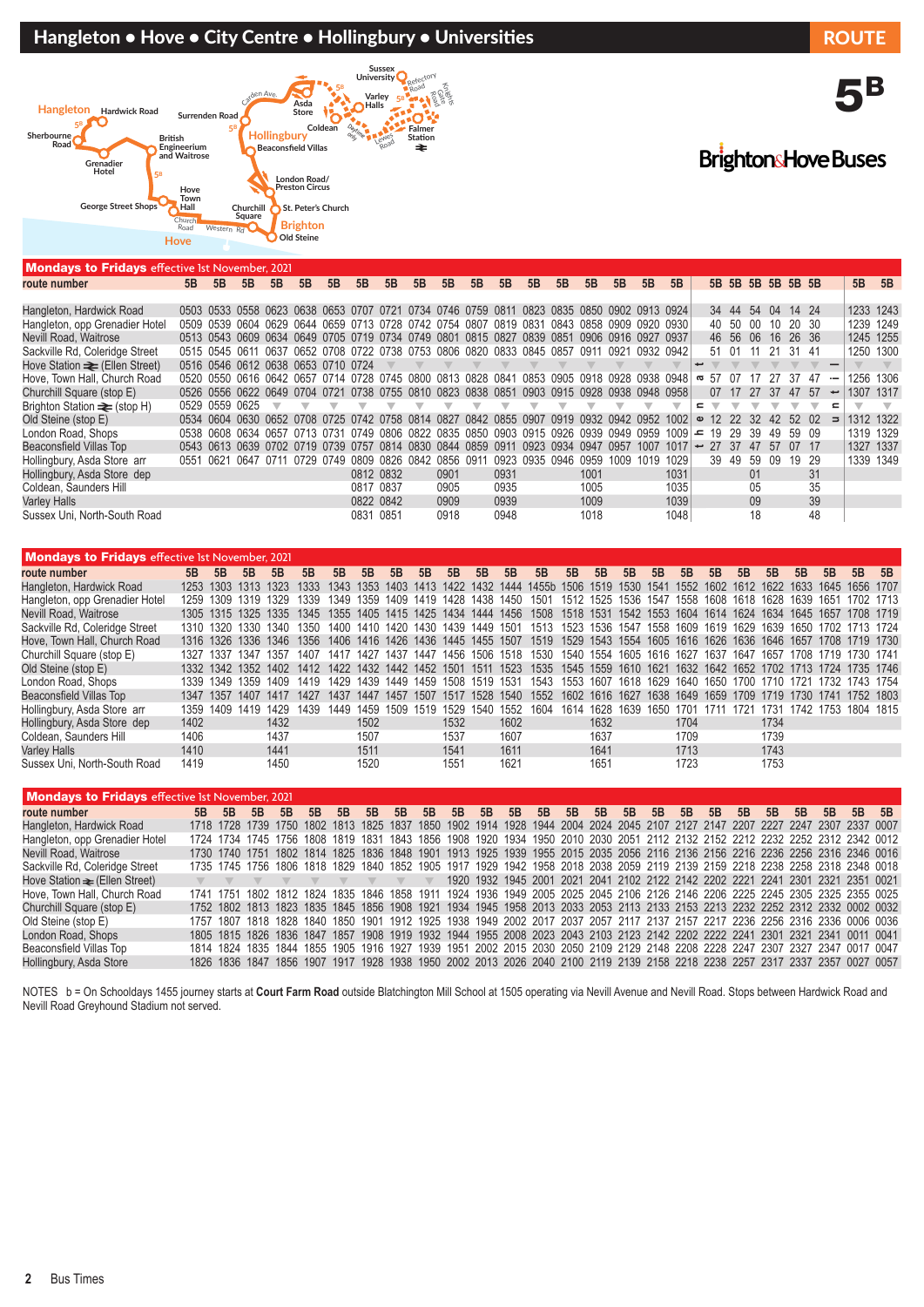# BrightonsHove Buses



| <b>Saturdays effective 8th November, 2021</b> |    |    |    |    |    |    |    |    |                                                                       |    |    |    |    |                                                                       |                          |     |     |    |    |    |      |                          |      |                |    |
|-----------------------------------------------|----|----|----|----|----|----|----|----|-----------------------------------------------------------------------|----|----|----|----|-----------------------------------------------------------------------|--------------------------|-----|-----|----|----|----|------|--------------------------|------|----------------|----|
| route number                                  | 5B | 5B | 5B | 5B | 5B | 5B | 5B | 5B | 5B                                                                    | 5B | 5B | 5B | 5B | 5B                                                                    |                          | 5B  | 5B  | 5B | 5B | 5B | -5B  |                          | 5B   | 5B             | 5B |
| Hollingbury, Asda Store                       |    |    |    |    |    |    |    |    | 0600 0630 0715 0745 0804 0820 0835 0850 0904 0915 0926 0937 0947      |    |    |    |    | 0957                                                                  |                          | 07  | 17  | 27 | 37 | 47 | .57  |                          | 1227 | 1236 1246      |    |
| Beaconsfield Villas Top                       |    |    |    |    |    |    |    |    | 0610 0640 0726 0756 0817 0833 0848 0903 0917 0928 0939 0950 1000 1010 |    |    |    |    |                                                                       |                          | 21  | 31  | 41 | 51 | 01 |      |                          | 1241 | 1250 1300      |    |
| London Road. Shops                            |    |    |    |    |    |    |    |    | 0614 0644 0731 0801 0823 0839 0854 0910 0924 0935 0946 0957 1008 1018 |    |    |    |    |                                                                       | $\overline{\phantom{0}}$ | 29  | 39  | 49 | 59 | 09 | - 19 |                          |      | 1249 1258 1308 |    |
| Old Steine (stop H)                           |    |    |    |    |    |    |    |    | 0618 0648 0735 0805 0827 0844 0859 0915 0929 0940 0951 1002 1014 1024 |    |    |    |    |                                                                       | $\boldsymbol{\varpi}$    | 35  | 45  | 55 | 05 | 15 | 25   | $\overline{\phantom{0}}$ |      | 1255 1304 1314 |    |
| Churchill Square (stop B)                     |    |    |    |    |    |    |    |    | 0622 0652 0739 0809 0831 0848 0903 0920 0934 0945 0956 1008 1020 1030 |    |    |    |    |                                                                       |                          | 41  | 51  | 01 |    | 21 | 31   |                          | 1301 | 1311 1321      |    |
| Hove, Town Hall, Tisbury Road                 |    |    |    |    |    |    |    |    | 0628 0658 0746 0816 0838 0855 0912 0929 0943 0954 1005 1018 1030 1040 |    |    |    |    |                                                                       | $\epsilon$               | .51 |     |    |    |    |      | ىپ                       |      | 1311 1321 1331 |    |
| Sackville Rd, Coleridge Street                |    |    |    |    |    |    |    |    | 0632 0702 0750 0820 0842 0900 0917 0935 0949 1000 1012 1025 1037 1047 |    |    |    |    |                                                                       | $\mathbf{\omega}$        | .58 | 08  | 18 | 28 | 38 | 48   | $\equiv$                 |      | 1318 1328 1338 |    |
| Nevill Road, opp Waitrose                     |    |    |    |    |    |    |    |    | 0634 0704 0752 0823 0845 0903 0920 0938 0952 1004 1016 1029 1041 1051 |    |    |    |    |                                                                       | ᅩ                        | 02  | 12  | 22 | 32 | 42 | 52   | ∍                        | 1322 | 1332 1342      |    |
| Hangleton, Grenadier Hotel                    |    |    |    |    |    |    |    |    |                                                                       |    |    |    |    | 0638 0708 0756 0827 0849 0907 0924 0942 0956 1009 1021 1034 1046 1056 | ىپ                       | 07  | 17  | 27 | 37 | 47 | .57  |                          | 1327 | 1337 1347      |    |
| Hangleton, Hardwick Road                      |    |    |    |    |    |    |    |    |                                                                       |    |    |    |    | 0644 0714 0802 0834 0856 0914 0931 0949 1003 1016 1028 1041 1053 1103 |                          | 14  | -24 | 34 | 44 | 54 | -04  |                          |      | 1334 1344 1354 |    |
| _____                                         |    |    |    |    |    |    |    |    |                                                                       |    |    |    |    |                                                                       |                          |     |     |    |    |    |      |                          |      |                |    |

| Saturdays effective 8th November, 2021, |      |                          |       |          |           |      |          |       |                              |    |    |    |    |    |    |    |    |    |    |    |    |    |    |                                                                                           |    |    |      |
|-----------------------------------------|------|--------------------------|-------|----------|-----------|------|----------|-------|------------------------------|----|----|----|----|----|----|----|----|----|----|----|----|----|----|-------------------------------------------------------------------------------------------|----|----|------|
| route number                            | 5B   |                          |       | 5B 5B 5B |           |      | 5B 5B 5B |       |                              | 5B | 5B | 5B | 5B | 5B | 5Β | 5B | 5B | 5B | 5B | 5B | 5B | 5B | 5B | 5B                                                                                        | 5B | 5B | - 5B |
| Hollingbury, Asda Store                 | 1256 |                          |       | 06 16 26 |           | - 36 | 46 56    |       |                              |    |    |    |    |    |    |    |    |    |    |    |    |    |    | 1436 1447 1457 1508 1518 1528 1538 1548 1558 1608 1619 1629 1639 1650 1702 1714 1726 1738 |    |    |      |
| Beaconsfield Villas Top                 | 1310 |                          | 19    | -29      | -39       | 49   |          | 59 09 |                              |    |    |    |    |    |    |    |    |    |    |    |    |    |    | 1449 1500 1510 1521 1531 1541 1551 1601 1611 1621 1632 1642 1652 1703 1715 1727 1739 1751 |    |    |      |
| London Road, Shops                      | 1318 | $\overline{\phantom{0}}$ |       | 28 38    | -48       | -58  | 08       | - 18  |                              |    |    |    |    |    |    |    |    |    |    |    |    |    |    | 1458 1509 1519 1530 1540 1550 1600 1610 1620 1630 1641 1651 1701 1711 1723 1735 1747 1759 |    |    |      |
| Old Steine (stop H)                     | 1324 | ത                        | -34   | 44       | -54       | 04   |          | -24   | $\qquad \qquad \blacksquare$ |    |    |    |    |    |    |    |    |    |    |    |    |    |    | 1504 1515 1525 1536 1546 1556 1606 1616 1626 1636 1647 1657 1707 1717 1729 1741 1753 1805 |    |    |      |
| Churchill Square (stop B)               | 1331 |                          | 41 51 |          | $\bigcap$ |      |          | 31    | $\overline{\phantom{a}}$     |    |    |    |    |    |    |    |    |    |    |    |    |    |    | 1511 1522 1532 1543 1553 1603 1613 1623 1633 1643 1654 1704 1714 1724 1736 1748 1800 1812 |    |    |      |
| Hove, Town Hall, Tisbury Road           | 1341 | $\epsilon$               | .51   |          |           |      |          | -41   | پ                            |    |    |    |    |    |    |    |    |    |    |    |    |    |    | 1521 1532 1542 1553 1603 1613 1623 1633 1643 1653 1704 1714 1724 1734 1746 1758 1810 1822 |    |    |      |
| Sackville Rd, Coleridge Street          | 1348 | $\mathbf{\Phi}$          | .58   | -08      | 18        | -28  | .38      | 48    | $\epsilon$                   |    |    |    |    |    |    |    |    |    |    |    |    |    |    | 1528 1539 1549 1600 1610 1620 1630 1640 1650 1700 1710 1720 1730 1740 1752 1804 1816 1828 |    |    |      |
| Nevill Road, opp Waitrose               | 1352 | ᅩ                        | 02    | -12      | 22        | -32  | 42       | 52    | $\Rightarrow$                |    |    |    |    |    |    |    |    |    |    |    |    |    |    | 1532 1543 1553 1603 1613 1623 1633 1643 1653 1703 1713 1723 1733 1743 1755 1807 1819 1831 |    |    |      |
| Hangleton, Grenadier Hotel              | 1357 |                          | 07    | 17       | 27        | 37   | 47 57    |       |                              |    |    |    |    |    |    |    |    |    |    |    |    |    |    | 1537 1548 1558 1608 1618 1628 1638 1648 1658 1708 1718 1728 1738 1748 1800 1812 1824 1836 |    |    |      |
| Hangleton, Hardwick Road                | 1404 |                          |       | - 24     | 34        | 44   |          | 54 04 |                              |    |    |    |    |    |    |    |    |    |    |    |    |    |    | 1544 1555 1605 1615 1625 1635 1645 1655 1705 1715 1725 1735 1745 1755 1807 1819 1831 1843 |    |    |      |

| Saturdays effective 8th November, 2021, |                                                                                                          |    |    |    |    |    |    |    |    |    |                                                                                                          |    |    |    |    |    |    |    |                |    |      |  |
|-----------------------------------------|----------------------------------------------------------------------------------------------------------|----|----|----|----|----|----|----|----|----|----------------------------------------------------------------------------------------------------------|----|----|----|----|----|----|----|----------------|----|------|--|
| route number                            | 5B                                                                                                       | 5B | 5B | 5R | 5B | 5B | 5B | 5B | 5B | 5B | 5B                                                                                                       | 5B | 5B | 5B | 5B | 5B | 5B | 5B | 5 <sub>R</sub> | 5B | - 5B |  |
| Hollingbury, Asda Store                 |                                                                                                          |    |    |    |    |    |    |    |    |    | 1750 1802 1817 1832 1848 1904 1920 1938 1958 2018 2039 2100 2120 2141 2203 2223 2244 2304 2324 2344 0004 |    |    |    |    |    |    |    |                |    |      |  |
| Beaconsfield Villas Top                 |                                                                                                          |    |    |    |    |    |    |    |    |    | 1803 1815 1830 1845 1901 1917 1933 1951 2009 2029 2050 2110 2130 2151 2212 2232 2252 2312 2332 2352 0012 |    |    |    |    |    |    |    |                |    |      |  |
| London Road, Shops                      |                                                                                                          |    |    |    |    |    |    |    |    |    | 1811 1823 1838 1853 1908 1924 1940 1958 2015 2035 2056 2116 2136 2157 2217 2237 2257 2317 2337 2357 0017 |    |    |    |    |    |    |    |                |    |      |  |
| Old Steine (stop H)                     |                                                                                                          |    |    |    |    |    |    |    |    |    | 1817 1829 1844 1859 1914 1930 1946 2004 2020 2040 2101 2121 2141 2201 2221 2241 2301 2321 2341 0001 0021 |    |    |    |    |    |    |    |                |    |      |  |
| Churchill Square (stop B)               |                                                                                                          |    |    |    |    |    |    |    |    |    | 1824 1836 1851 1905 1920 1936 1952 2009 2025 2045 2106 2126 2146 2206 2226 2246 2306 2326 2346 0006 0026 |    |    |    |    |    |    |    |                |    |      |  |
| Hove, Town Hall, Tisbury Road           | 1834 1846 1901 1914 1929 1945 2001 2018 2034 2054 2113 2133 2153 2213 2233 2253 2313 2333 2353 0013 0033 |    |    |    |    |    |    |    |    |    |                                                                                                          |    |    |    |    |    |    |    |                |    |      |  |
| Sackville Rd, Coleridge Street          |                                                                                                          |    |    |    |    |    |    |    |    |    | 1840 1852 1907 1920 1935 1951 2006 2023 2039 2059 2118 2138 2158 2217 2237 2257 2317 2337 2357 0017 0037 |    |    |    |    |    |    |    |                |    |      |  |
| Nevill Road, opp Waitrose               |                                                                                                          |    |    |    |    |    |    |    |    |    | 1843 1855 1910 1923 1938 1954 2009 2026 2042 2102 2121 2141 2201 2220 2240 2300 2320 2340 0000 0020 0040 |    |    |    |    |    |    |    |                |    |      |  |
| Hangleton, Grenadier Hotel              |                                                                                                          |    |    |    |    |    |    |    |    |    | 1848 1900 1915 1928 1943 1959 2013 2030 2046 2106 2125 2145 2205 2224 2244 2304 2324 2344 0004 0024 0044 |    |    |    |    |    |    |    |                |    |      |  |
| Hangleton, Hardwick Road                |                                                                                                          |    |    |    |    |    |    |    |    |    | 1855 1907 1922 1935 1950 2005 2019 2036 2052 2112 2131 2151 2211 2230 2250 2310 2330 2350 0010 0030 0050 |    |    |    |    |    |    |    |                |    |      |  |

| <b>Sundays and Public Holidays effective 31st October, 2021</b>                                        |    |    |                                                             |    |    |    |    |                |           |    |           |                                                                       |           |                                                                       |                          |                 |             |          |       |        |                |    |                               |                |    |      |
|--------------------------------------------------------------------------------------------------------|----|----|-------------------------------------------------------------|----|----|----|----|----------------|-----------|----|-----------|-----------------------------------------------------------------------|-----------|-----------------------------------------------------------------------|--------------------------|-----------------|-------------|----------|-------|--------|----------------|----|-------------------------------|----------------|----|------|
| route number                                                                                           | 5B | 5B | 5B                                                          | 5B | 5B | 5B | 5B | 5B             | 5B        | 5B | 5B        | 5B                                                                    | 5B        | 5B                                                                    |                          |                 | 5B 5B 5B 5B |          |       |        | 5B             | 5B | 5B                            | 5B             | 5B | - 5B |
| Hollingbury, Asda Store                                                                                |    |    | 0715 0745 0815 0845 0905 0925 0940 0955 1010 1025           |    |    |    |    |                |           |    |           | 1040 1055 1110 1125                                                   |           |                                                                       |                          |                 | 40 55 10 25 |          |       |        |                |    | 1410 1425 1440 1455 1510 1525 |                |    |      |
| Beaconsfield Villas Top                                                                                |    |    | 0725 0755 0825 0855 0915 0936 0951                          |    |    |    |    | 1007 1022 1037 |           |    | 1052 1107 |                                                                       | 1123 1138 |                                                                       |                          |                 | 53 08 23 38 |          |       |        |                |    | 1423 1438 1453 1507 1521 1536 |                |    |      |
| London Road, Shops                                                                                     |    |    | 0730 0800 0830 0901 0921 0942 0957 1013 1028 1043 1058 1114 |    |    |    |    |                |           |    |           |                                                                       |           | 1130 1145                                                             | ىپ                       | 00 <sup>1</sup> | 15 30 45    |          |       |        |                |    | 1430 1445 1500 1514 1528 1543 |                |    |      |
| Old Steine (stop H)                                                                                    |    |    | 0735 0805 0835 0906 0926 0947 1002 1018 1033 1048 1103 1119 |    |    |    |    |                |           |    |           |                                                                       | 1135 1150 |                                                                       | $\boldsymbol{\varpi}$    | 05              | -20         | 35 50    |       |        |                |    | 1435 1450 1506 1520 1534 1549 |                |    |      |
| Churchill Square (stop B)                                                                              |    |    |                                                             |    |    |    |    |                |           |    |           | 0739 0810 0840 0911 0931 0952 1007 1023 1038 1053 1108 1124 1140 1155 |           |                                                                       |                          | 11              | 26 41       |          | 56    |        |                |    | 1441 1456 1512 1526 1540 1555 |                |    |      |
| Hove, Town Hall, Tisbury Road                                                                          |    |    | 0746 0817 0847 0919 0939 1000 1015 1031 1046 1101           |    |    |    |    |                |           |    |           | 1117 1133 1149 1204                                                   |           |                                                                       | $\equiv$                 | 20.             | 35 50       |          | -05   | پ      | 1450 1505 1521 |    |                               | 1535 1549 1604 |    |      |
| Sackville Road, Coleridge Street 0750 0821 0851 0923 0943 1005 1020 1036 1051 1106 1122 1138 1154 1209 |    |    |                                                             |    |    |    |    |                |           |    |           |                                                                       |           |                                                                       | $\mathbf \omega$         | 25              | -40         | -55      | $-10$ | $\Box$ |                |    | 1455 1510 1526 1540 1554 1609 |                |    |      |
| Nevill Road, opp Waitrose                                                                              |    |    | 0753 0824 0854 0926 0946 1008 1023 1039 1054 1110           |    |    |    |    |                |           |    |           | 1126 1142 1158 1213                                                   |           |                                                                       | ᅩ                        | 29              | 44          | -59      | -14   | - 3    |                |    | 1459 1514 1530 1544 1558 1613 |                |    |      |
| Hangleton, Grenadier Hotel                                                                             |    |    | 0756 0827 0857 0929 0949 1012 1027 1043                     |    |    |    |    |                | 1058 1114 |    | 1130      | 1146 1202 1217                                                        |           |                                                                       | $\overline{\phantom{a}}$ | 33              |             | 48 03 18 |       |        |                |    | 1503 1518 1534 1548 1602 1617 |                |    |      |
| Hangleton, Hardwick Road                                                                               |    |    |                                                             |    |    |    |    |                |           |    |           |                                                                       |           | 0801 0832 0902 0935 0955 1018 1033 1049 1104 1121 1137 1153 1209 1224 |                          |                 | 40 55 10 25 |          |       |        |                |    | 1509 1524 1540 1554 1608 1623 |                |    |      |

|                                  | <b>Sundays and Public Holidays effective 31st October, 2021</b><br>5B<br>5B<br>5B<br>5B<br>5B<br>5B<br>5B<br>5B<br>5B<br>5B<br>5B<br>5B<br>5B<br>5B<br>5B<br>5B<br>5B<br>5B<br>5B<br>5B<br>5B.<br>5B<br>1540 1555 1610 1625 1640 1655 1710 1725 1740 1800 1820 1840 1900 1920 1946 2016 2046 2116 2146 2216 2246 2316<br>1930 1956 2026 2056 2125 2155 2225 2255 2325<br>1551 1606 1621 1636 1651 1706 1721 1736 1751 1811 1831 1851 1911<br>1558 1613 1628 1643 1658 1712 1727 1742 1757 1817 1837 1857 1917 1935 2001 2031 2101 2130 2159 2229 2259 2329<br>1604 1619 1634 1649 1704 1718 1733 1748 1803 1823 1843 1903 1923 1941 2007 2037 2107 2136 2205 2235 2305 2335 |  |  |  |  |  |  |  |  |  |  |  |                                                                                                               |  |  |  |  |  |  |
|----------------------------------|-----------------------------------------------------------------------------------------------------------------------------------------------------------------------------------------------------------------------------------------------------------------------------------------------------------------------------------------------------------------------------------------------------------------------------------------------------------------------------------------------------------------------------------------------------------------------------------------------------------------------------------------------------------------------------|--|--|--|--|--|--|--|--|--|--|--|---------------------------------------------------------------------------------------------------------------|--|--|--|--|--|--|
| route number                     |                                                                                                                                                                                                                                                                                                                                                                                                                                                                                                                                                                                                                                                                             |  |  |  |  |  |  |  |  |  |  |  |                                                                                                               |  |  |  |  |  |  |
| Hollingbury, Asda Store          |                                                                                                                                                                                                                                                                                                                                                                                                                                                                                                                                                                                                                                                                             |  |  |  |  |  |  |  |  |  |  |  |                                                                                                               |  |  |  |  |  |  |
| Beaconsfield Villas Top          |                                                                                                                                                                                                                                                                                                                                                                                                                                                                                                                                                                                                                                                                             |  |  |  |  |  |  |  |  |  |  |  |                                                                                                               |  |  |  |  |  |  |
| London Road, Shops               |                                                                                                                                                                                                                                                                                                                                                                                                                                                                                                                                                                                                                                                                             |  |  |  |  |  |  |  |  |  |  |  |                                                                                                               |  |  |  |  |  |  |
| Old Steine (stop H)              |                                                                                                                                                                                                                                                                                                                                                                                                                                                                                                                                                                                                                                                                             |  |  |  |  |  |  |  |  |  |  |  |                                                                                                               |  |  |  |  |  |  |
| Churchill Square (stop B)        |                                                                                                                                                                                                                                                                                                                                                                                                                                                                                                                                                                                                                                                                             |  |  |  |  |  |  |  |  |  |  |  | 1610 1625 1640 1655 1710 1724 1739 1754 1809 1829 1849 1907 1927 1945 2011 2041 2111 2140 2209 2239 2309 2339 |  |  |  |  |  |  |
| Hove, Town Hall, Tisbury Road    |                                                                                                                                                                                                                                                                                                                                                                                                                                                                                                                                                                                                                                                                             |  |  |  |  |  |  |  |  |  |  |  | 1619 1634 1649 1704 1719 1733 1748 1802 1817 1837 1857 1915 1935 1953 2019 2049 2119 2148 2217 2247 2317 2347 |  |  |  |  |  |  |
| Sackville Road, Coleridge Street |                                                                                                                                                                                                                                                                                                                                                                                                                                                                                                                                                                                                                                                                             |  |  |  |  |  |  |  |  |  |  |  | 1624 1639 1654 1709 1724 1738 1753 1807 1822 1842 1902 1920 1940 1958 2024 2054 2124 2153 2221 2251 2321 2351 |  |  |  |  |  |  |
| Nevill Road, opp Waitrose        |                                                                                                                                                                                                                                                                                                                                                                                                                                                                                                                                                                                                                                                                             |  |  |  |  |  |  |  |  |  |  |  | 1628 1643 1658 1713 1728 1742 1757 1810 1825 1845 1905 1923 1943 2001 2027 2057 2127 2156 2224 2254 2324 2354 |  |  |  |  |  |  |
| Hangleton, Grenadier Hotel       |                                                                                                                                                                                                                                                                                                                                                                                                                                                                                                                                                                                                                                                                             |  |  |  |  |  |  |  |  |  |  |  | 1632 1647 1702 1717 1732 1746 1801 1814 1829 1849 1909 1927 1947 2005 2031 2101 2131 2200 2228 2258 2328 2358 |  |  |  |  |  |  |
| Hangleton, Hardwick Road         |                                                                                                                                                                                                                                                                                                                                                                                                                                                                                                                                                                                                                                                                             |  |  |  |  |  |  |  |  |  |  |  | 1638 1653 1708 1723 1738 1752 1807 1820 1835 1855 1915 1933 1953 2010 2036 2106 2136 2205 2233 2303 2333 0003 |  |  |  |  |  |  |